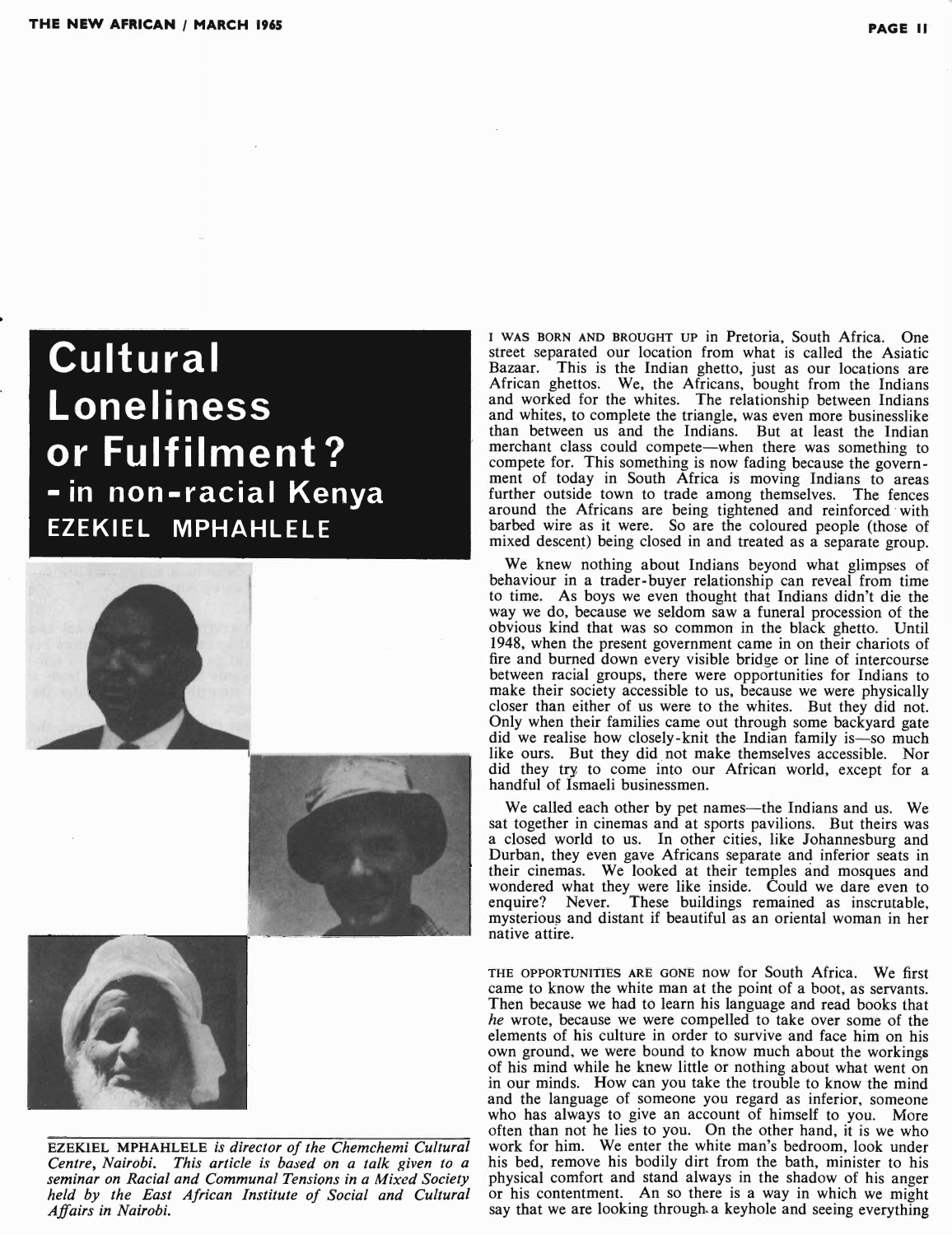the white man is doing but he has no way of seeing us from his room. If he tries to come to the keyhole himself he cannot see anything of us on our side because we were there first.

The situation in Kenya is identical generally. But colonial rule here could never have been as brutal and sustained as white rule has been in South Africa. And yet it is the African who has adopted several European ways of life; neither the whites nor the Asians have tried to live any part of African culture.

We begin to talk of cultural tensions when we consider towns and cities where various races meet in a mixed society. And by a "mixed society" we should mean one the members of which feel committed to making a home in the same place; not, as in a situation of British indirect rule, where the presence of one race is only justified by the will to govern others and then retire to its original home. In the country, where there is a continuity of African culture, even as a tribal phenomenon, and where members of different races do not fall on top of one another, cultural tensions are almost totally absent.

EVERY COMMUNITY THAT IS SHUT OUT of the life of another and segregated develops in time a cultural self-reliance because it is compelled to learn to live on its own resources. Johannesburg, Nairobi, Brazzaville (Congo), Dakar (Senegal), represent one type of urban living in Africa, and Accra and Lagos another. Unlike in Accra and Lagos, which are solidly African, in the former cities Africans have been segregated from the whites. People in these enclaves make their own music, create their own fun in night clubs, bars and other places. Life here is much more robust than in white suburbia. South Africans have lived the longest in the cities and have created their own urban culture-penny-whistle music, jazz, choral music, the kwela dance, and a peculiar style of journalism. There is much that is African in essence in these activities. If the Africans were to continue to live in Nairobi for instance, and in segregated areas, they would also evolve an Afro-urban culture. Now, in an independent East Africa, more Africans will move into supurbia, and they will need to drive on their own steam, as it were, because they will no longer be trapped in locations and have to do something merely to survive a ghetto existence. It is a matter of speculation whether the new African suburban class in Kenya will continue to aspire to European standards or not. It will be a sad day when they take that direction. We only need to observe the relationship formal invitations, formal visits between suburban people, and formal dress develop to be able to appreciate the seriousness of the situation. And yet it need not be more than a passing phase if we are vigilant and understand the dynamics of culture change for what they are.

The African originally came to the cities to work for the white man, and this prevented him from exercising control of the processes of change in his way of life. He is intensely aware of this as he tries to give a deeper meaning to his aspirations for political freedom. He wants to gain control of the direction and degree of change. It would seem that the European's opening of his social institutions to the African has come too late: the African has learned to rely on himself and perhaps

even learned to justify his own institutions which segregation compelled him to create. Much will depend on the extent to which some Africans are aspiring to a better economic standing In order to afford admission to white institutions, because they will feel they have less and less they want to share with the masses.

Why should Europeans and Indians be surprised or feel their cultural systems outraged when Africans show that they want to determine their own education and the necessary changes in their own culture? After all, Europeans, even in South Africa, have imported their culture from Europe, which has nothing to do with the African setting. Their schools, except in South Africa, have always faced outward: they have produced human material that should fit into British institutions. Nor do Europeans need to be apprehensive if they should fail to make good in Britain; they can always come back and fit into Britishoriented institutions, even those run by Africans.

THE AFRICAN IS THUS HAVING TO REVITALISE his traditional arts and crafts, social institutions and so on, in order to restore his own self-confidence. He needs to go through a phase of selfrealisation to tip the scales towards his side. Then, from a position of self-knowledge and strength, he will consider the extent to which he needs to change.

For, in spite of certain changes that we need to regret, the African's capacity for change can also be his strength. Consider the Indians, who, as a group, never change, never give or take culturally, who remain where they are, predictable like a boulder: their inability to change and their apparently inexhaustible inner resources are their tragedy. It is easy to single them out in a non-Indian setting, to victimise them. One does not need to push them into a state of siege: they live. perpetually in this state. They have, in addition, an astonishing capacity for creating the conditions of their own suffering without being able to do anything to help themselves, to avoid the final catastrophe.

Do Kenyans seriously hope for a truly integrated societythe one in which the question of minorities will become irrelevant, one that wil be non-racial, not just multi-racial? The term "multi-racial" refers merely to the physical composition of a community, irrespective of the racial ratio. "Non-racial" implies attitudes, no matter who are the majority or minority group. If this is the society that Kenya requires, it will have to reckon with what I have indicated about the Indian's passive resistance and the European's derivative culture and the refusal on the part of either to adopt any part of African culture.

Constitutional safeguards and mere sitting side by side of Africans, Asians and whites in school and university do not resolve cultural tensions. People may act or stand or sing or cry or rejoice or mourn together, but they may go each their own cultural way when a mixed crowd disperses. And minority suspicions and fears may urge them to take cover under the canopy of their own religions and social codes. These may even harden. Education helps resolve conflicts only in people who have a mental and spiritual disposition to open their doors and windows for new impressions to register.